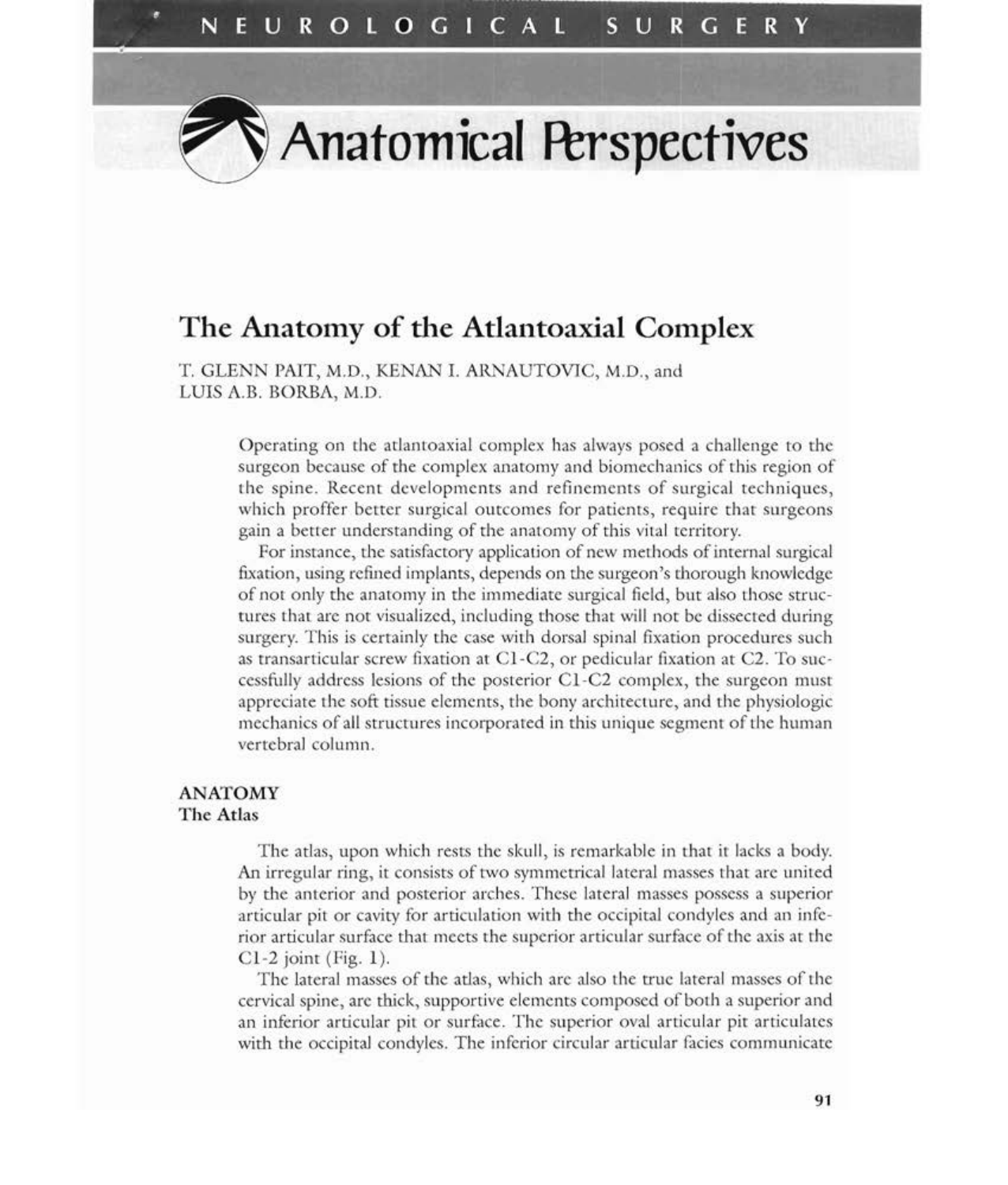

Fig. 1 The posterior aspect of the atlantoaxial bony complex.

with the superior articular surface of  $C2$  (Fig. 2). The inferior articular surface of Cl and the superior articular surface of C2 differ from other cervical articular surfaces by being situated ventral to the exit sites of the spinal nerves.

The lateral masses give rise to the lateral process, the costal process, and the transverse process. The transverse process of Cl, which extends more laterally than do the other cervical processes, is bound medially by the transverse foramen (Figs. 1 and 2).

The posterior arch of C1 unites the lateral masses and joins the median line dorsally at the posterior tubercle, which is a rudimentary spinous process. The sulcus arteriae vertebralis (groove for the vertebral artery) is situated on the cranial surface of the posterior arch at its junction with the lateral mass.<sup>1</sup> This sulcus occasionally converts into a foramen or a canal by a bony arch. A



Fig. 2 The posterior aspect of the atlantoaxial complex. C2 is reflected upwards.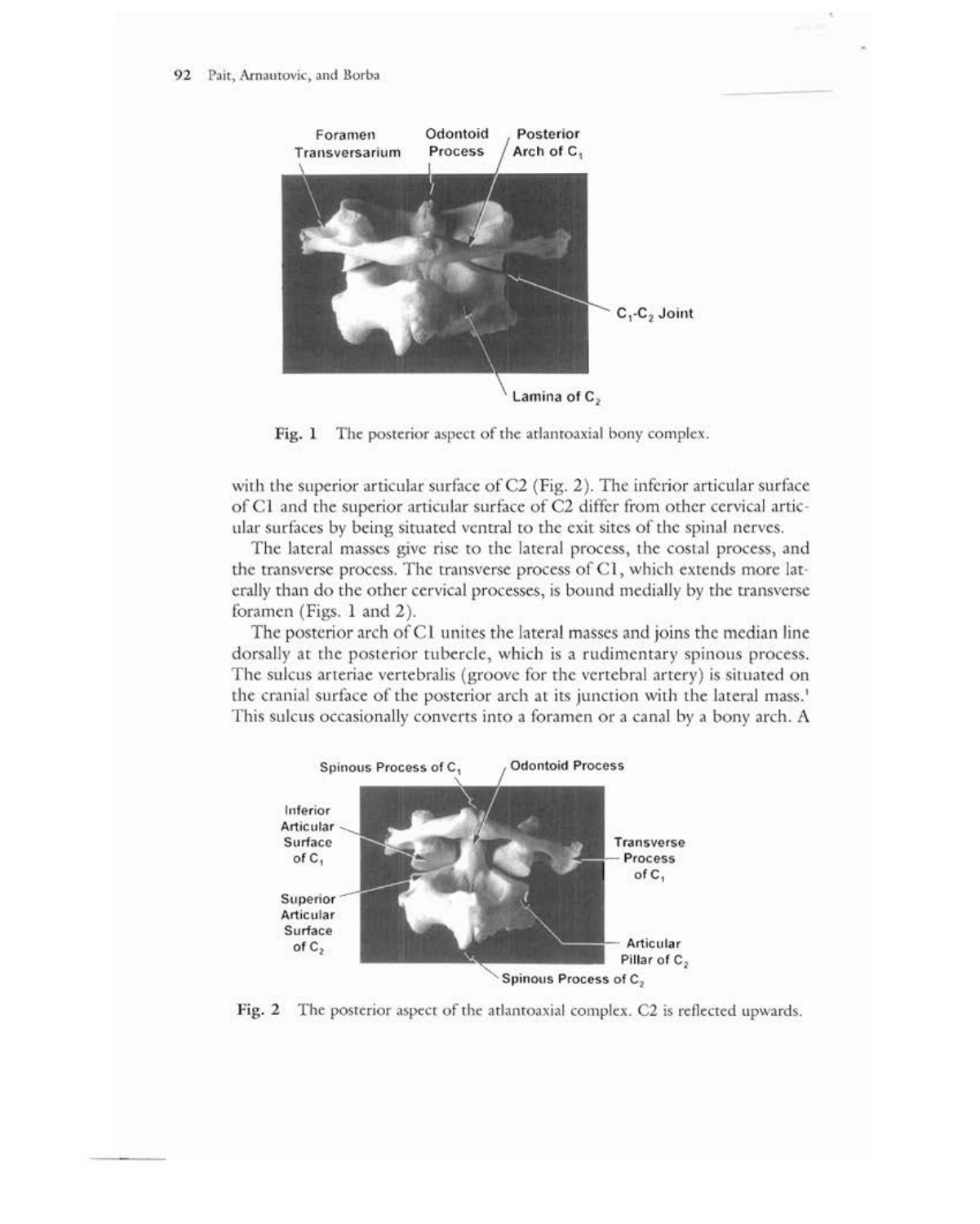shallow notch for the exit of the second spinal nerve is located on the caudal surface of the posterior notch of C2. The cranial and caudal surfaces of the posterior arch furnish attachments to the ligaments that unite the atlas to the occipital bone and to C2.

# The Axis (C2)

The axis, C2, is the thickest of the cervical vertebrae that form a pivot on which the atlas rotates. The inferior articular pillar of C2 meets the superior articular pillar of C3 and conforms to the usual cervical articular mass configuration. The spinous process of C2 is a large, strong, and bifid bony structure that unites the thickened laminae. The laminae of C2 fan out laterally to the articular masses. An articular mass of C2 is composed of a superior and an inferior articular pillar. Benzel et al.<sup>2</sup> refer to the superior articular pillar as the pars interarticularis of C2. They emphasize that this structure should not be confused with the pedicle. Each articular pillar has an articular surface. The superior articular pillar of C2 is longer than other cervical pillars. The superior articular surface is unique in that it occupies positions partly on the pillar and partly on the body (Fig.  $2$ ). The pedicle of C2, which courses from the body of  $C2$  to the dorsal surface of the articular surface of  $C2$  (Fig. 3), is located more medially and ventrally than are other cervical spine pedicles.<sup>2,3</sup>

### The Vertebral Artery

The transverse foramen of C2 is directed very obliquely cranially and laterally (Fig. 3). The third of four segments of the vertebral artery courses through this foramen. The vertebral artery is divided into four parts: the first



Fig. 3 The posterior aspect of the left side of C2.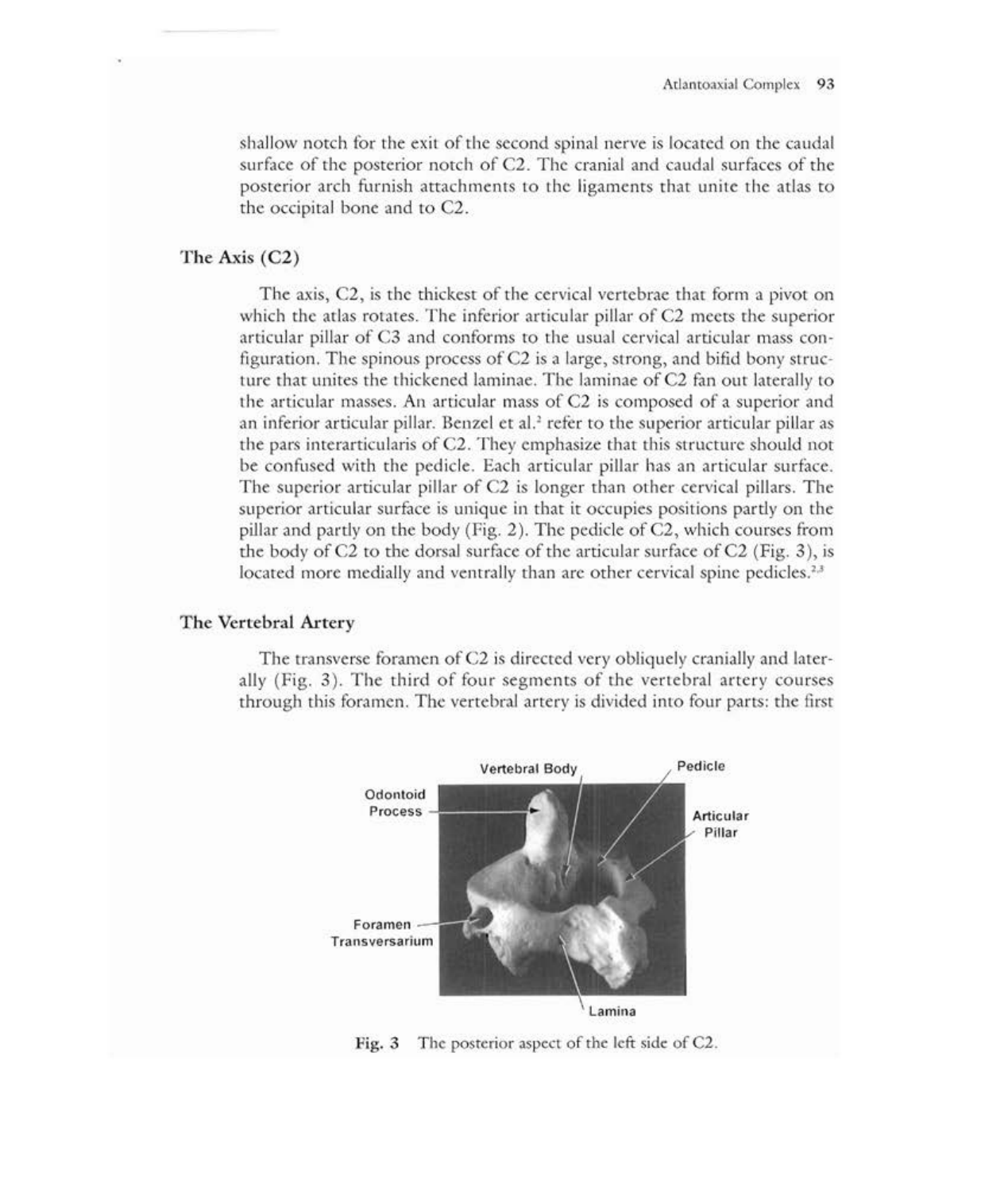



extends from its origin to the transverse process of C6; the second courses through the transverse foramen; the third, the axoatlantic segment, continues in the suboccipital region, coursing vertically then horizontally; and the fourth pierces the arachnoid to form the basilar artery with a running mate.<sup>4</sup> Fisher<sup>5</sup> classified these four segments as V1, V2, V3, and V4, respectively.

During rotation of the head, the head and atlas can turn by 35° from a neutral position, zero, to the opposite side; therefore, the axoatlantic segment  $(V3)$ must be especially elastic or contain vascular loops.<sup>6</sup> It extends from the transverse foramen ofC2 to the foramen magnum (Figs. 4 and 5) and runs vertically



Fig. 5 Posterior view of the right V3, horizontal and vertical.

,~-----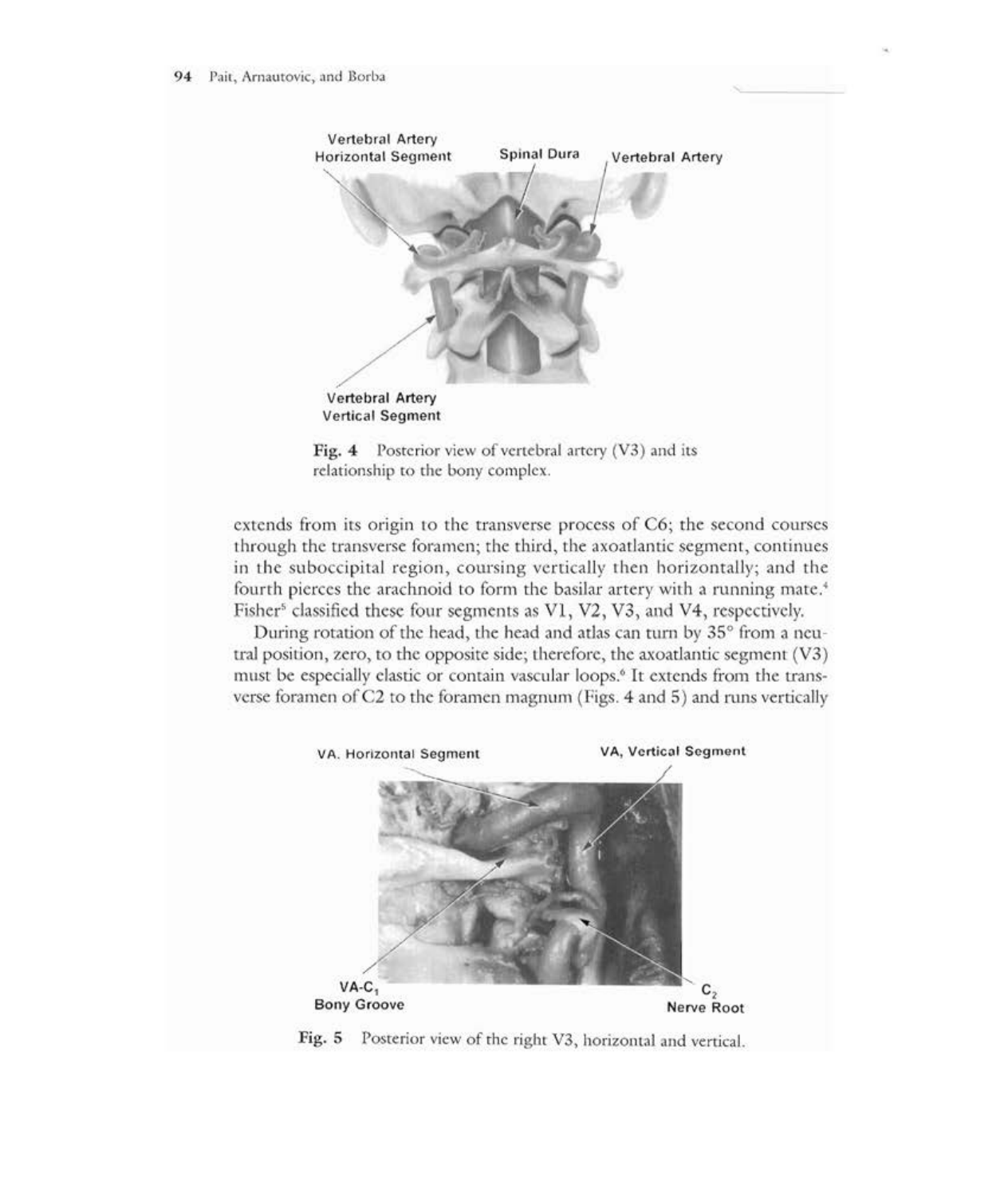

Fig. 6 Venous plexus surrounding the vertebral artery.

between C2 and C1 up to the foramen of C1; it is covered by the levator scapulae and the inferior oblique muscles. The V3 is crossed posteriorly by the anterior ramus of the C2 spinal nerve (Fig.  $5$ ). The C2 nerve is usually attached to the artery by fibrous connections. The vertical segment usually gives out a radiculomuscular artery above the anterior ramus of C2. This artery supplies the adjacent spinal cord, nerve, dura, and other surrounding structures.

In the transverse foramen of CI, the artery changes its direction from vertical to horizontal (Fig. 4). The foramen of CI is prolonged by a transverse process that is much larger than those at other levels. This serves as a very good surgical landmark.<sup>4</sup> The artery runs around the lateral mass of the atlas in a horizontal bony groove above the posterior arch ofCI (Fig. 5). At the end of the bony groove, the artery bends forward, inward, and upward to reach the dura of the foramen magnum. The artery is hidden by a posterior atlanto-occipital membrane, a thin, fibrous layer connected at the top to the posterior margin of the foramen magnum and at the bottom to the superior border of the posterior arch of the atlas. Over the bony groove, the membrane is defective and forms, with the groove, an opening for the passage of the artery into the dura and for the exit of the first cervical spinal nerve.? The spinal nerve courses below the artery, dividing into the anterior and posterior rami (Fig. 6).

At the V3, the periosteal sheath is reinforced by the transverse and retroglenoid ligaments. 1o These ligaments may be ossified over the entire posterior groove; hence, this groove becomes a bony canal.<sup>1,8,9</sup> The V3 terminates at the dura and continues rostrally as the fourth, intracranial segment (V4) (Fig. 4). Throughout its course, the vertebral artery is accompanied by vertebral veins, which are densely interconnected around the VI and form a true network or plexus around the artery (Figs. 6 and 7). Venous inflow in this network occurs from muscles, nerves, bony parts, and radicular veins.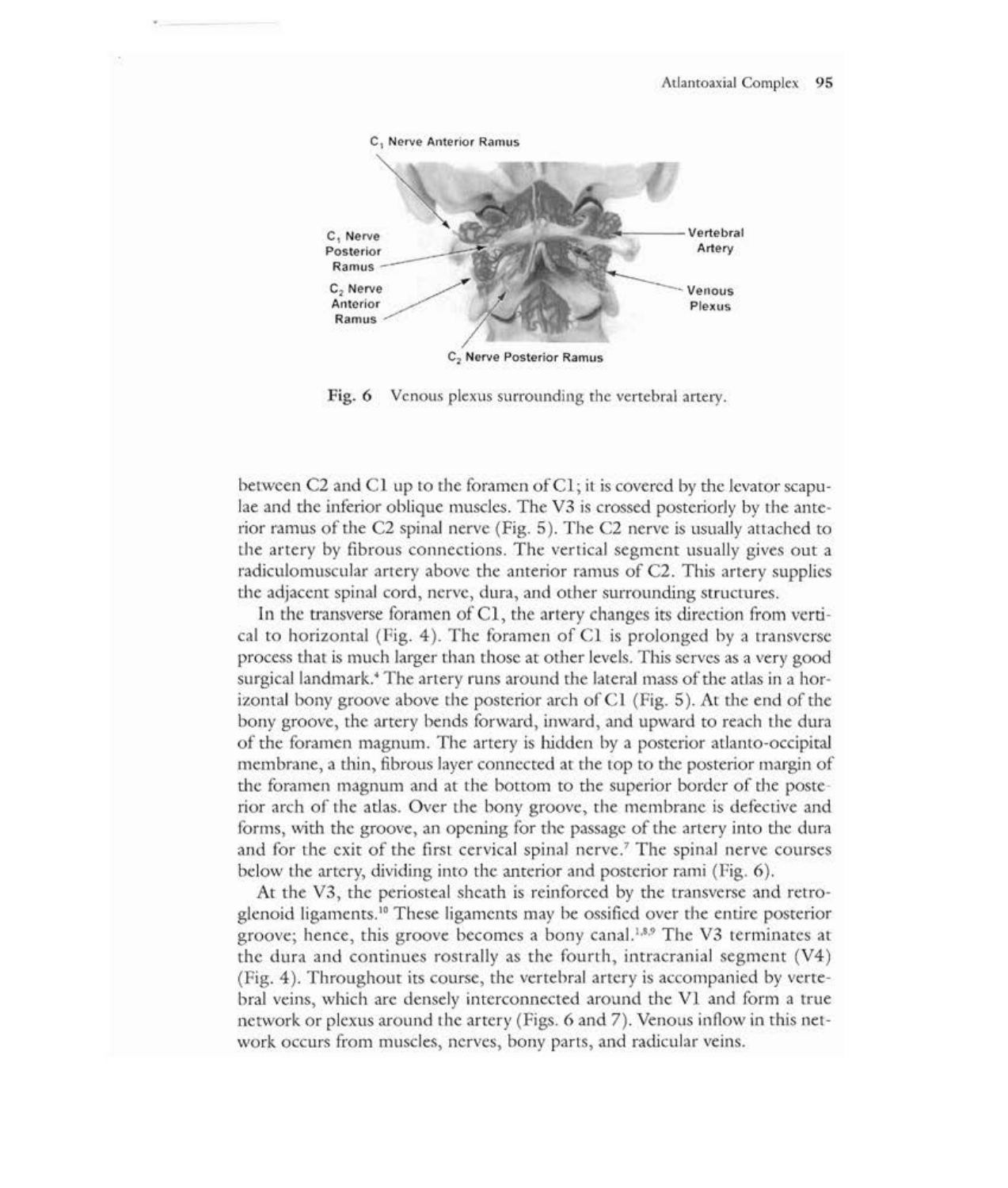

Fig. 7 The deep atlantoaxial muscles.

### **The** Rectus **and Oblique** Muscles

The short suboccipital muscles constitute the deepest muscular layer. The major rectus muscle arises from the bifid process of the axis and ascends upward and laterally to insert into the lateral half of the inferior nuchal line of the occipital bone and the area below it (Fig. 7).3,11 The minor rectus muscle arises from the tubercle of the posterior arch of the atlas, ascends under the rectus major, and enters into the medial part of the inferior nuchal line and the area of the occipital bone immediately below (Fig. 7).<sup>3,11</sup> It is the only muscle that attaches to the atlas. The inferior oblique muscle arises from the spinous process of the axis and courses horizontally lateral and forward and is inserted into the lower and posterior aspects of the lateral mass of the atlas and slightly into the posterior arch (Fig. 8). The superior oblique muscle



Fig. 8 The suboccipital triangle (left).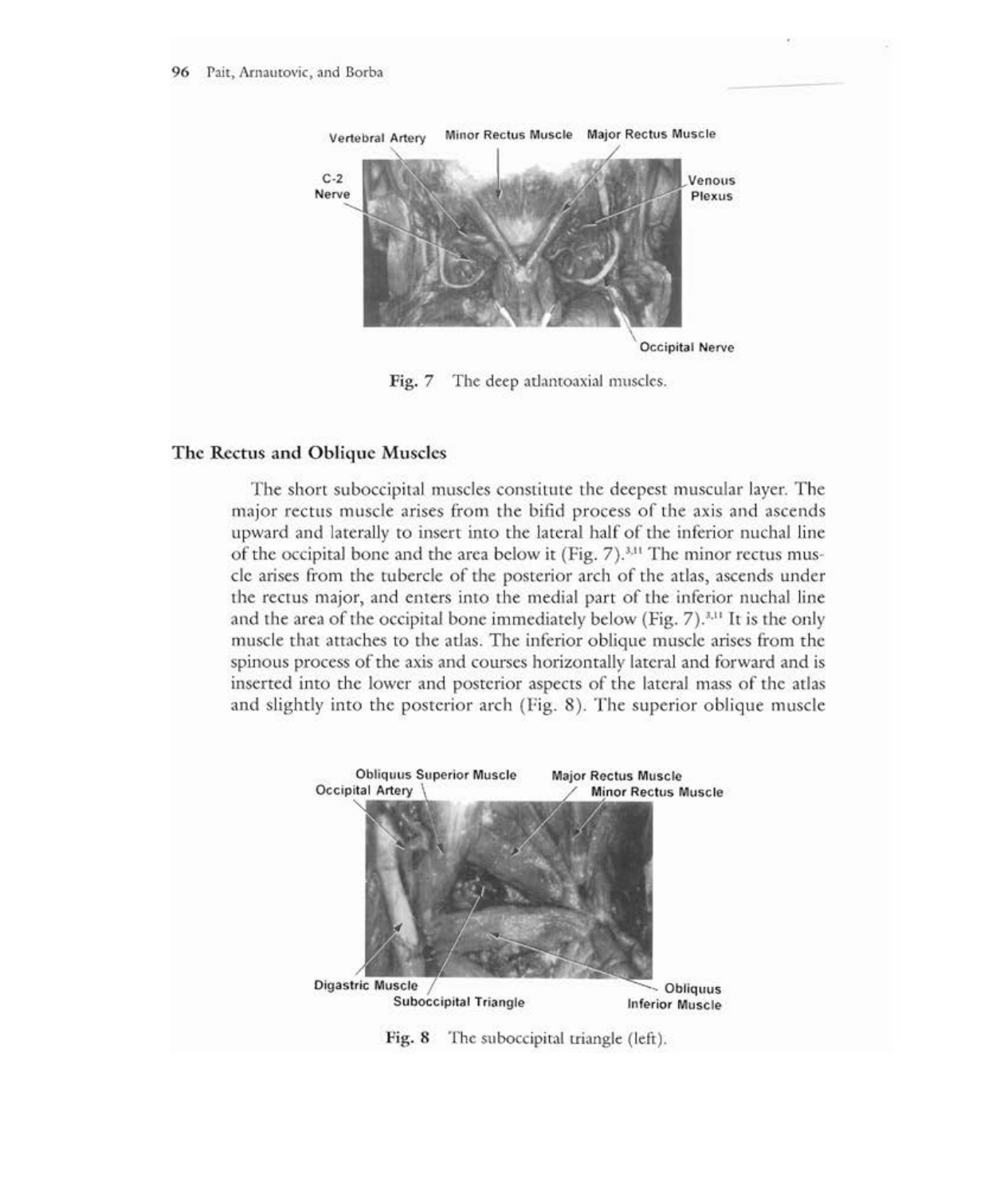arises from the lateral mass of the atlas and the beginning of the posterior arch of Cl. It diverges upward posteriorly and medially and is inserted by short tendons into the lateral third of the inferior nuchal line of the occipital bone. The rectus muscle and the superior oblique muscle draw the head backward. The rectus major and the inferior oblique muscles, when acting on one side, rotate the face toward that side.<sup>3</sup> The two oblique muscles with the rectus major muscle form a small triangular space, the suboccipital triangle (Fig. 8),<sup>3</sup> through which the dorsal division of the suboccipital (C1) nerve passes. In front of the two oblique muscles and the major rectus muscle runs the vertebral artery.

# **CONCLUSION**

The atlantoaxial complex occupies a relatively small place in the literature on neurosurgery and spinal surgery. Yet, any implementation of the different techniques ofsurgery in this area requires that the surgeon have a basic knowledge of its anatomy. An early interest in this area arose from vascular surgery, but minor importance was attributed to the vertebral artery because of its relatively infrequent pathology, deep location, and difficult access for exploration and surgery. In 1836 Sanson reported that the vertebral arteries were so hidden and inaccessible that they were beyond the reach of surgery.<sup>4</sup> However, trauma forced surgeons to address the vertebral artery, demanding that they understand the bony architecture of its confining anatomy.

With the advent of the microscope, the ability to appreciate and expose the vertebral artery and to address the vascular lesions and tumors around it has come of age. The vertebral artery is intimately associated with bony structures that can be dissected away. In the past these exposure techniques have posed the problem of vertebral column instability. However, advancements in engineering and technology have produced an entirely new generation of internal fixation devices that allow for more aggressive surgical intervention for lesions of the atlantoaxial complex. Surgeons have been prompted to reevaluate traditional methods of surgery. Among the new techniques that surgeons are now implementing are the transcondylar approach, the transarticular pillar approach, and transarticular screw fixation techniques.

Undoubtedly, these new methods of posterior exposure and osteosynthesis, often using plates and screws, have advanced the surgical management of pathology and instability of the atlantoaxial complex. The contemporary spinal surgeon must have a thorough understanding of the appropriate segmental and regional anatomy, without which a safe and successful surgical procedure is less likely to be the final outcome.